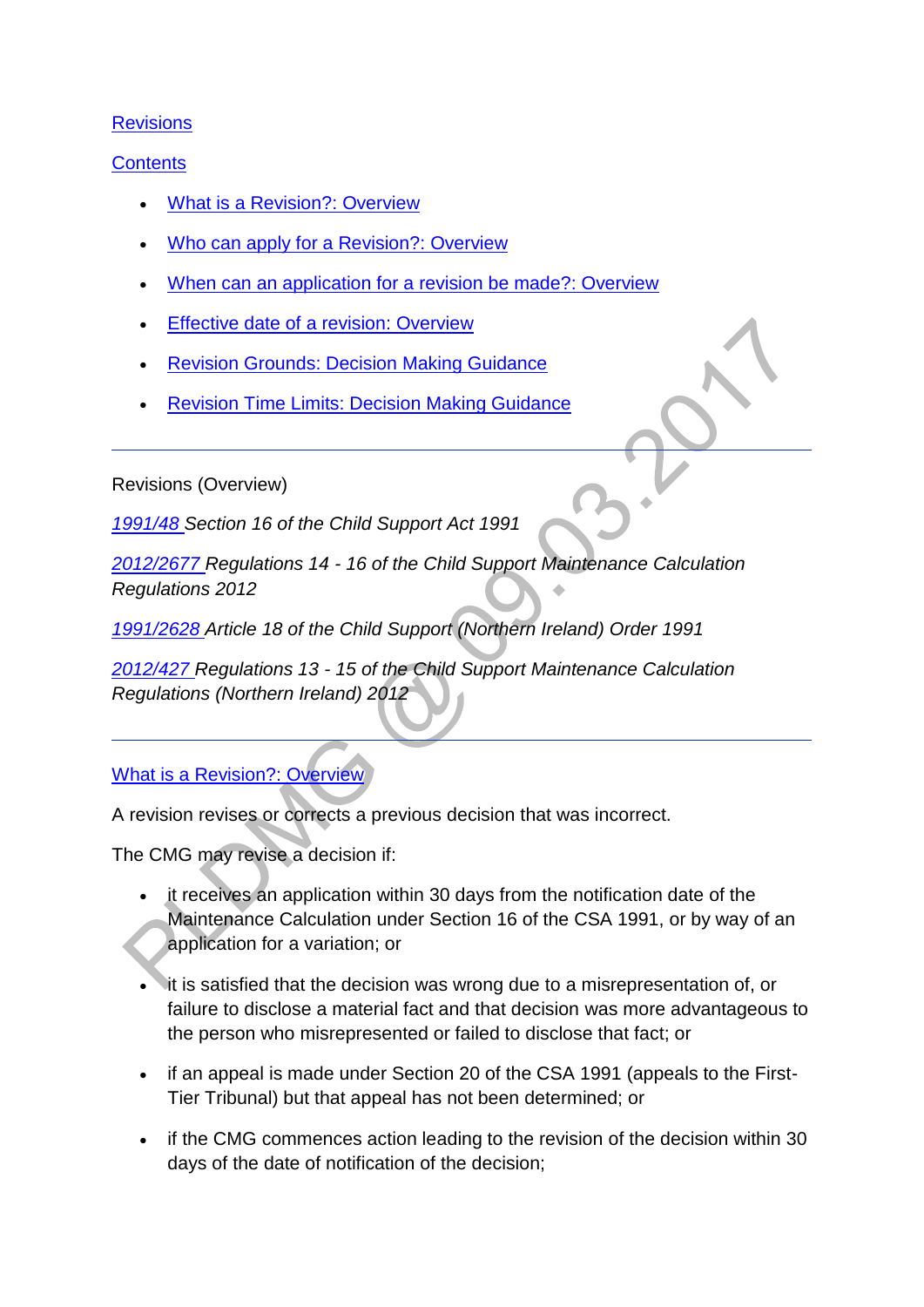- if the decision arose from official error; or
- if the information held from HMRC for any Historic Income or Unearned Income figure used in the Maintenance Calculation has changed; or
- a person with respect to whom the Maintenance Calculation was made was not, at the time the calculation was made, a parent of the Qualifying Child; or
- sufficient information is available to revise a Default Maintenance Decision.

Refer to the [Decision Making Guidance](http://np-cmg-sharepoint.link2.gpn.gov.uk/sites/policy-law-and-decision-making-guidance/Pages/Revisions/Revisions.aspx#revisiongrounds) for further advice on the grounds for revision.

[Who can apply for a Revision?: Overview](http://np-cmg-sharepoint.link2.gpn.gov.uk/sites/policy-law-and-decision-making-guidance/Pages/Revisions/Revisions.aspx)

Revisions can be:

- requested by the non-resident parent / parent with care or an authorised representative; or
- initiated by the CMG.

[When can an application for a revision be made?](http://np-cmg-sharepoint.link2.gpn.gov.uk/sites/policy-law-and-decision-making-guidance/Pages/Revisions/Revisions.aspx)

An application for a revision should usually be made within 30 days from the date of notification of the decision, although an extension of time may be allowed in certain circumstances.

REMEMBER: Notifications are treated as sent 2 days after the date they are posted.

Refer to the [Decision Making Guidance](http://np-cmg-sharepoint.link2.gpn.gov.uk/sites/policy-law-and-decision-making-guidance/Pages/Revisions/Revisions.aspx#revisiongrounds) for further advice.

### [Effective Date Of A Revision: Overview](http://np-cmg-sharepoint.link2.gpn.gov.uk/sites/policy-law-and-decision-making-guidance/Pages/Revisions/Revisions.aspx)

Where a decision is revised, it will usually take place from the effective date of the decision it is replacing. However, if the effective date itself is incorrect, then the revised decision will take effect from what would have been the correct effective date.

Refer to the [Effective Dates Guidance f](http://np-cmg-sharepoint.link2.gpn.gov.uk/sites/policy-law-and-decision-making-guidance/Pages/Effective%20Dates/Effective-Dates.aspx)or further advice.

[Revision Grounds : Decision Making Guidance](http://np-cmg-sharepoint.link2.gpn.gov.uk/sites/policy-law-and-decision-making-guidance/Pages/Revisions/Revisions.aspx)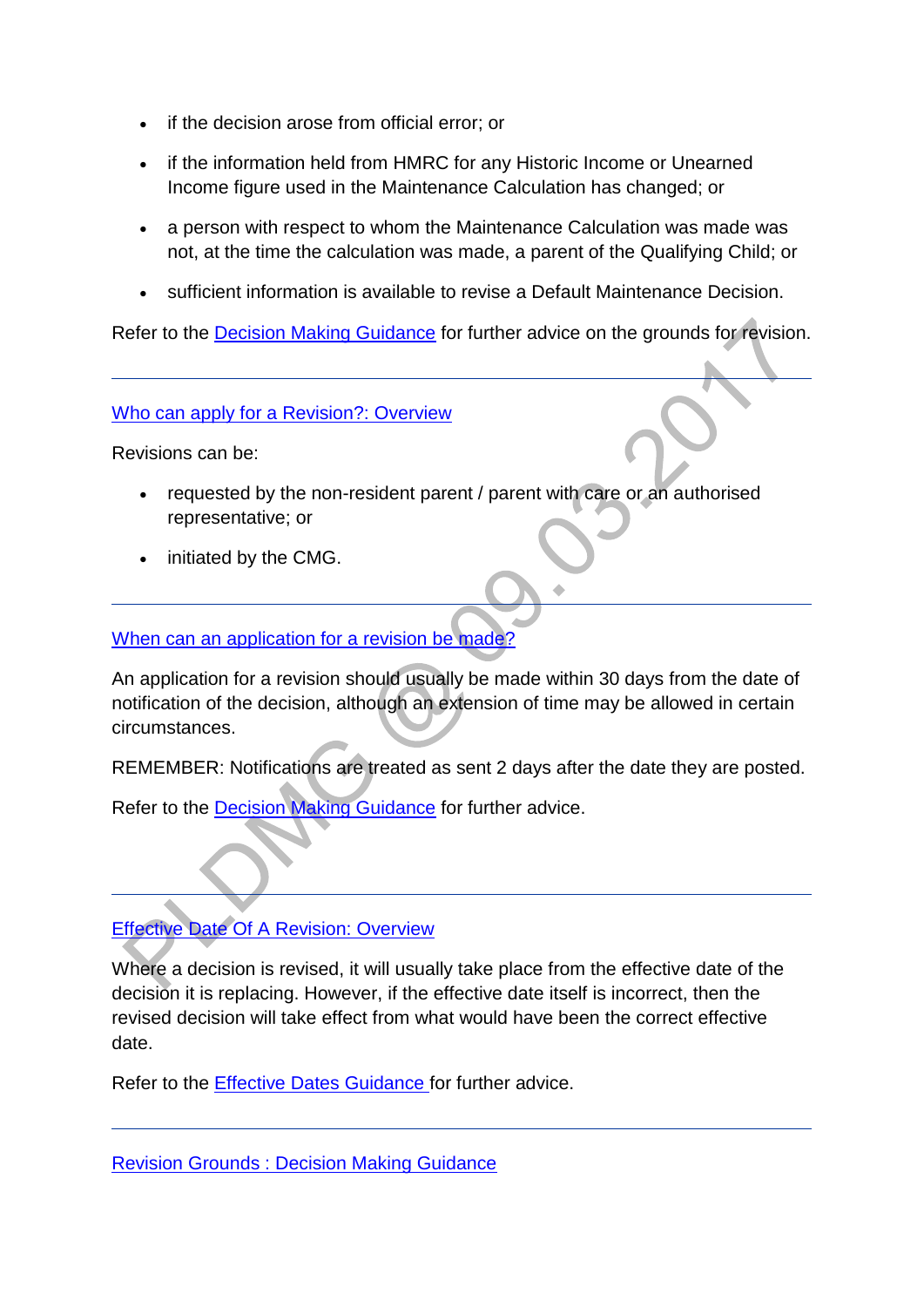*[1991/48 S](http://www.legislation.gov.uk/ukpga/1991/48)ection 16 of the Child Support Act 1991*

*[2012/2677 R](http://www.legislation.gov.uk/uksi/2012/2677)egulation 14 of the Child Support Maintenance Calculation Regulations 2012*

*[1991/2628 A](http://www.legislation.gov.uk/nisi/1991/2628/contents)rticle 18 of the Child Support (Northern Ireland) Order 1991* 

*[2012/427 R](http://www.legislation.gov.uk/nisr/2012/427/contents/made)egulations 13 of the Child Support Maintenance Calculation Regulations (Northern Ireland) 2012*

Grounds for Revision

Decisions can only be revised where there are valid grounds. The guidance below explains the grounds on which a decision can be revised:

### **Application for a revision**

If a client makes an application for a Revision within 30 days of the initial maintenance calculation being notified because some information was missing, then the maintenance calculation can be revised from the initial effective date.

#### Example

The non-resident parent reports that their relevant other child has not been taken into account.

### **Application for a variation**

If a client makes an application for a Variation within 30 days of the initial maintenance calculation being notified, the maintenance calculation can be revised to take the Variation into account from the initial effective date, providing the ground arose from this date.

Refer to the Variations chapter for further advice about Variation applications.

NOTE: If the grounds for variation arose after the initial effective date then the application for variation should be treated as a supersession and normal effective date rules apply. Refer to the Guidance on [Effective dates f](http://np-cmg-sharepoint.link2.gpn.gov.uk/sites/policy-law-and-decision-making-guidance/Pages/Effective%20Dates/Effective-Dates.aspx)or further advice.

### **Decision was wrong due to a misrepresentation or failure to disclose**

If the original decision was wrong because a client misrepresented or failed to inform the CMG about a relevant fact and the original decision was advantageous to the client as a consequence.

NOTE: there is no time limit in relation to revisions on this basis.

Example: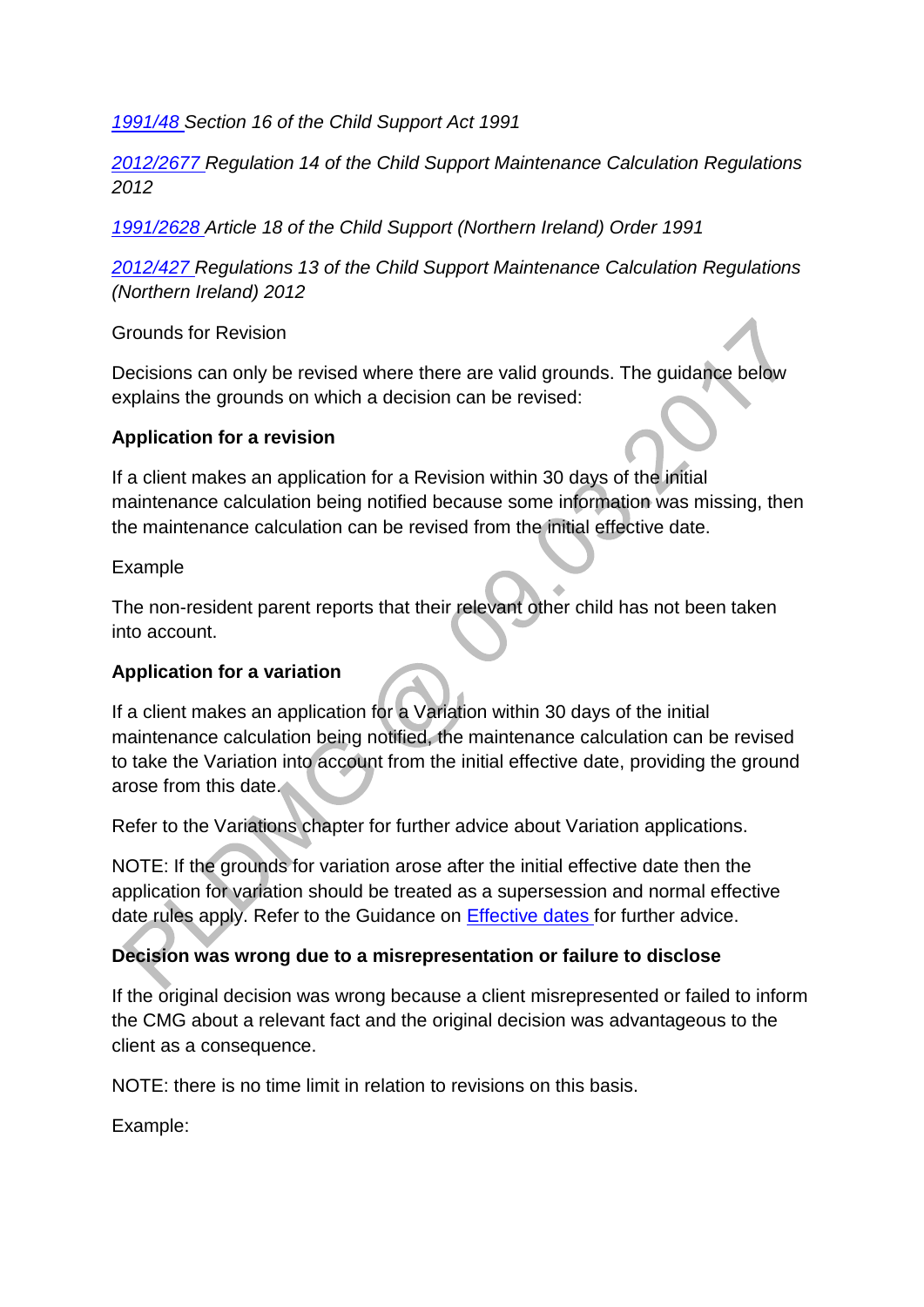The non-resident parent's maintenance liability is based on current income. The parent with care disputes the liability and asks the CMG whether the income used in the calculation included the £10,000 bonus the non-resident parent received earlier that year. After further investigation, it is found that the non-resident parent failed to notify the CMG of the bonus payment. Maintenance calculation is revised to take account of the bonus.

### **Appeal has been made but not determined**

If a client submits an appeal against the original decision within the relevant appeal time limits and the CMG identifies that there are grounds for a revision then it can revise the decision at any time before a Tribunal makes a decision on the appeal.

#### Example:

The parent with care appeals the maintenance calculation because they believe the HMRC data is incorrect. The CMG later receives confirmation that HMRC have amended their data due to an official error which produced an incorrect income figure for the non-resident parent. The Tribunal have not yet made a decision on the appeal and therefore the CMG can proceed with the Revision.

### **CMG initiates revision**

If the CMG becomes aware within 30 days of the initial maintenance calculation being notified that the maintenance calculation was incorrect, then the maintenance calculation can be revised from the initial effective date.

Example:

A third party notifies the CMG that the non-resident parent is in prison. The CMG therefore needs to complete a revision to place the non-resident parent onto the nil rate.

### **Annual review**

A CoC application was made before the Annual Review date, however supporting evidence is only received after the Annual Review date but still within 30 days of the notification, CMG can initiate a revision to take into account the CoC and then further revise from the Annual Review date if necessary.

### **Official error**

If a decision was incorrect due to an official error by the CMG, DWP or HMRC a revision will be completed. There is no time limit in relation to revisions on this basis.

### Example:

The non-resident parent and parent with care agree on 2 nights shared care of the Qualifying Child. When notified of the Maintenance Calculation the parent with care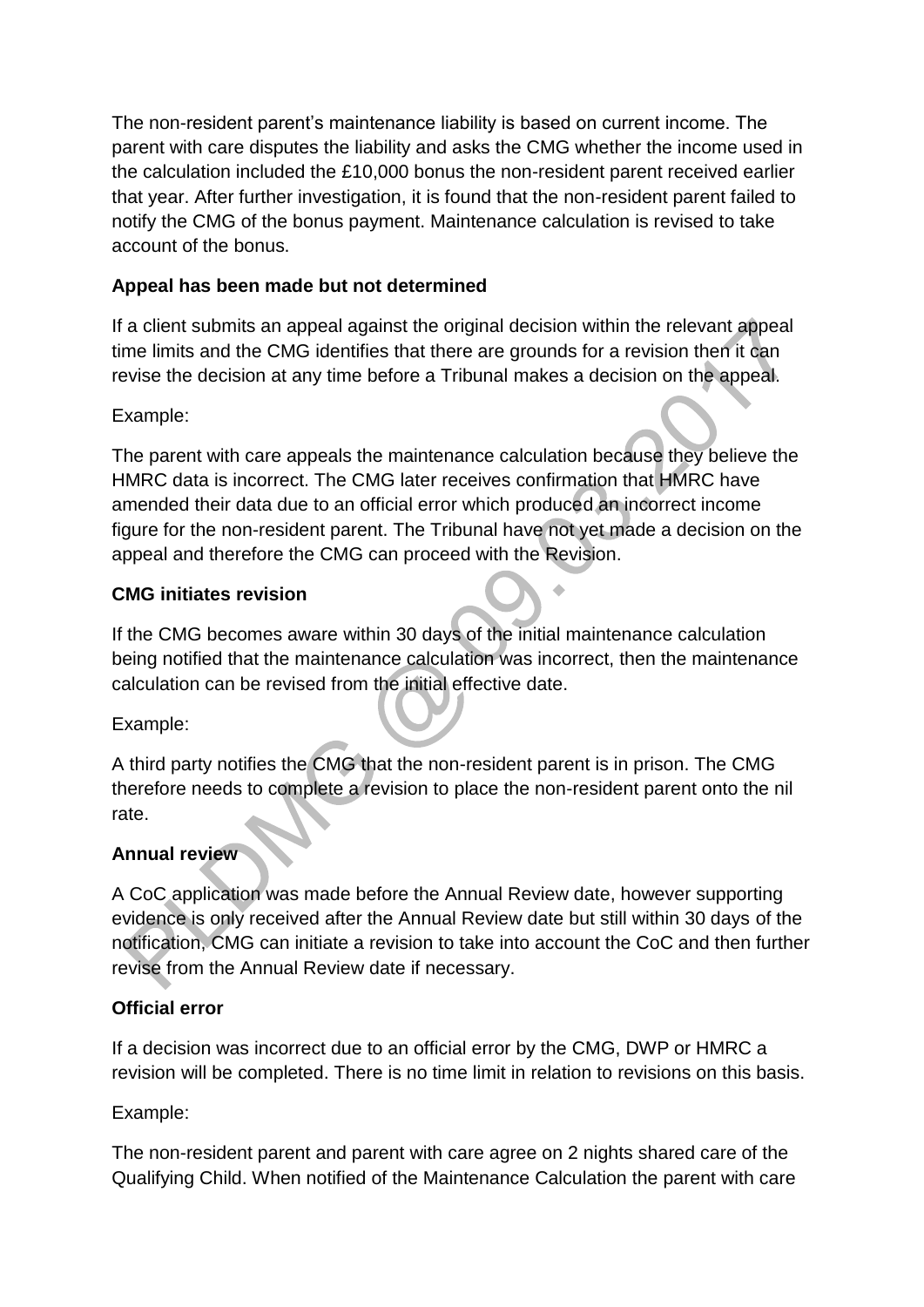contacts the CMG to report that the decision has been incorrectly based on 3 nights shared care. The Maintenance Calculation is revised to reflect the correct nights of shared care.

### **Information held by HMRC is amended**

If a maintenance calculation is based upon information from HMRC and that information is subsequently amended.

NOTE: there is no time limit in relation to revisions on this basis.

Example:

The CMG completes an Annual Review based on gross weekly income of £550 from HMRC for the tax year 2011 / 2012. HMRC subsequently receive further information and amend their records to reflect £600 gross weekly income for the same period. The CMG updates their records and revises the maintenance calculation.

# **Person found not to be a parent of the qualifying child**

If a person is named as a parent of the qualifying child and is later found not to be a parent.

NOTE: there is no time limit in relation to revisions on this basis.

Example:

The non-resident parent has a maintenance liability based on two qualifying children. He subsequently provides evidence in the form of a DNA test which confirms he is not the father of one of the qualifying children. The CMG updates their records and revises the maintenance calculation.

Refer to the chapter on Parentage for advice on parentage disputes, effective dates and refunds etc.

# **Information is provided to convert a default maintenance decision (DMD)**

If a Default Maintenance Decision has been imposed and the non-resident parent provides or the CMG obtains information enabling a full maintenance calculation to be made.

NOTE: there is no time limit in relation to revisions on this basis.

# **Example**:

The CMG has been unable to obtain information / evidence relating to the nonresident parent's income and imposes a Default Maintenance Decision. The nonresident parent subsequently contacts the CMG and provides full details of their earnings. The CMG updates their records and revises the maintenance calculation.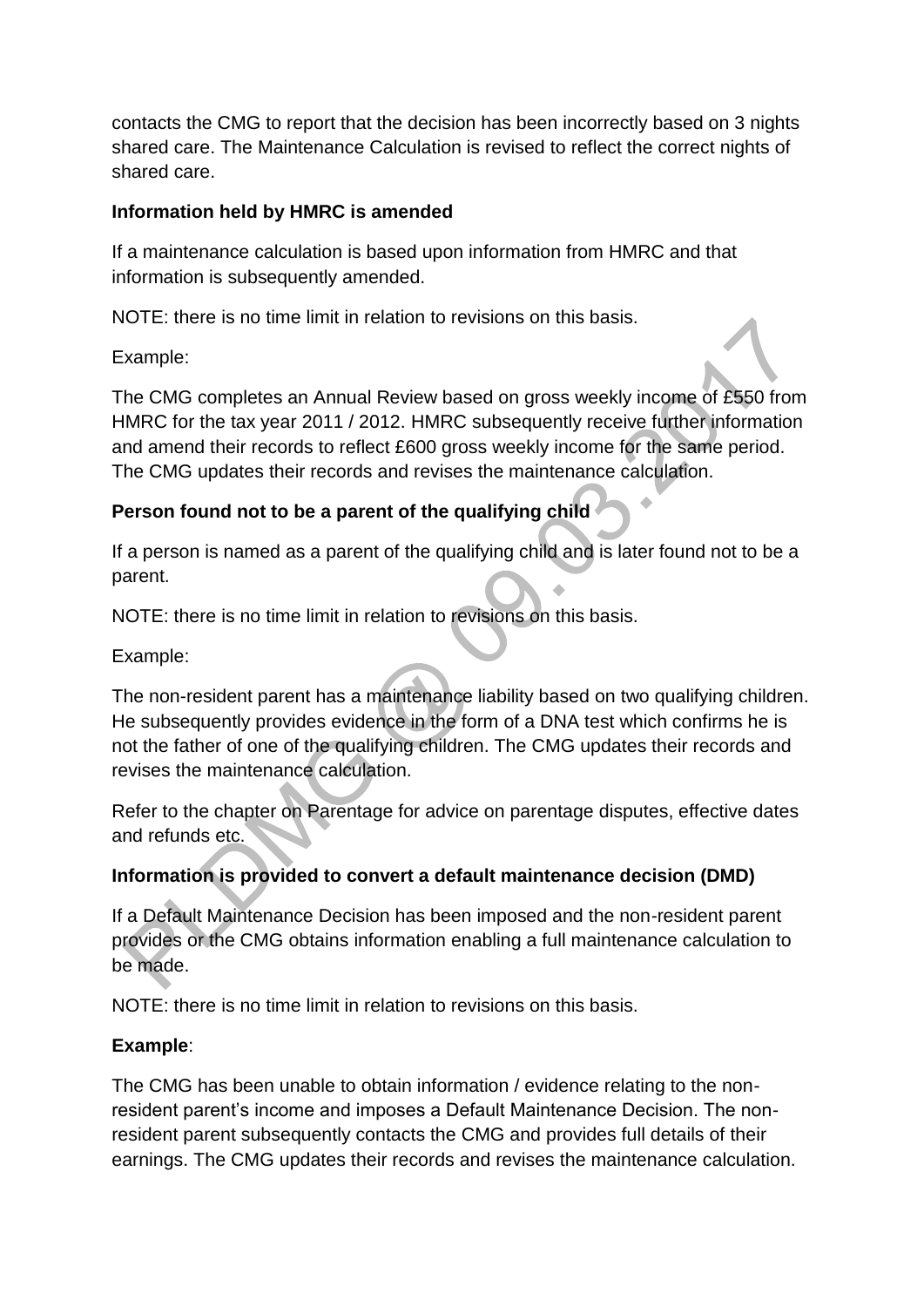### [Revision Time Limits: Decision Making Guidance](http://np-cmg-sharepoint.link2.gpn.gov.uk/sites/policy-law-and-decision-making-guidance/Pages/Revisions/Revisions.aspx)

When can an application for a Revision be made?

NOTE: Revisions falling under the following regulations have no 30 day time limit:

- Regulation 14(b), (c), (e), (f) and (g) of the Child Support Maintenance Calculation Regulations 2012
- Regulation 14(3) of the Child Support Maintenance Calculation Regulations 2012

An application for revision should usually be made within 30 days from the date that notification of the decision is treated as sent. REMEMBER: Notifications are treated as sent 2 days after the date they are posted.

If an application falls outside this time limit then you should consider whether an extension can be allowed.

Applications for an extension of time

In these circumstances you must be satisfied that:

- it is reasonable to grant the application
- the application for revision has merit
- special circumstances are relevant to the application and because of those circumstances it was not practicable for the application to be made within the 30 days time limit

# **Extension of time: Decision Making Guidance**

It is not possible to list all the situations that might be treated as a "special circumstance" for these purposes. This is a discretionary decision, which must be based on all the circumstances of the case.

Generally, you need to take into account the reasons the applicant states they could not make their application in time and consider whether these reasons seem valid. For example:

- Cases where the applicant was in hospital or out of the country might be accepted as special circumstances, as these factors could prevent an application being made in time.
- Cases where the applicant had simply forgotten to send in their application for revision would not.